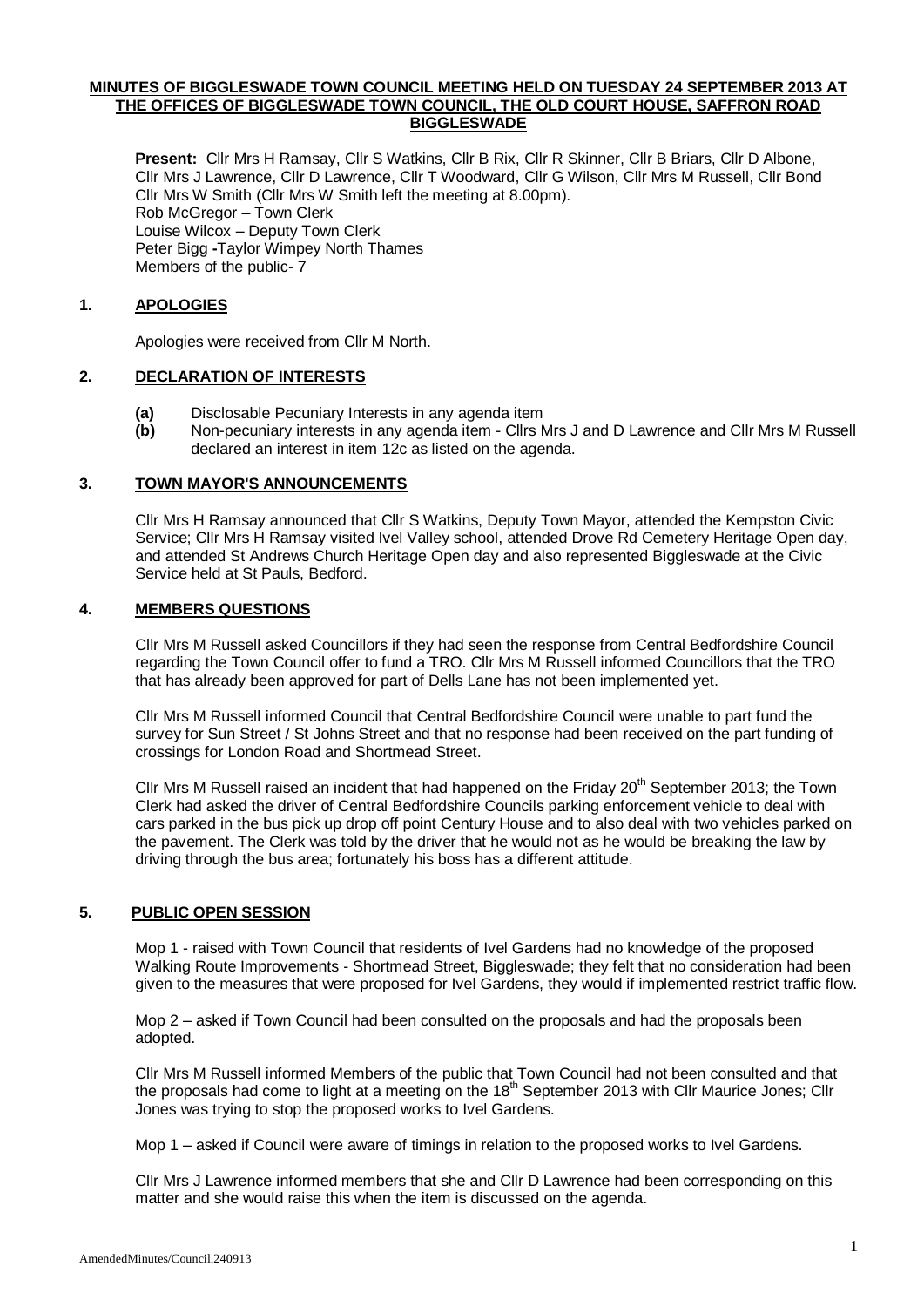# **6 BEDFORDSHIRE CONSTABULARY**

Members received crime figures from Bedfordshire Constabulary.

Cllr B Briars raised concern at the increase in crime and asked if Cllr G Wilson would raise this at the next meeting with Sgt G Kidd.

Cllr G Wilson explained that he had held a meeting with Sgt G Kidd, however Sgt Kidd has been on three weeks leave, although Sgt G Kidd had returned to work he is now in Scotland for a week.

Cllr G Wilson and the Town Clerk are to contact Sgt G Kidd to arrange a meeting and raise Councils concerns.

# **7. INVITED SPEAKERS**

Peter Bigg on behalf of Taylor Wimpey North Thames – re planning application CB/13/01969 – Land South of Potton Road.

Peter Bigg explained to members that he had come along to the meeting to find out what members objections were to planning application CB/13/01812/OUT. Peter Bigg was aware that Council had objected to matters around the local centre however this application was for 66 dwellings and was entirely separate to the local centre application.

## **8. MINUTES AND RECOMMENDATIONS OF MEETINGS**

**a.** Members received and **approved** the Minutes of the Council meeting held on 10 September 2013 at the Offices of Biggleswade Town Council, The Old Court House, Saffron Road, Biggleswade.

## **9. MATTERS ARISING**

**a. There were no matters arising -** Minutes of the Council meeting held on 10 September 2013

# **10. PLANNING APPLICATIONS**

**a. CB/13/01812/OUT – Land adjacent to: Biggleswade Hospital, Potton Road, Biggleswade** Outline application: Development to provide a new public house, car parking, landscaping and new access to the B1040, Potton Road.

It was **RESOLVED** that Town Council **OBJECT** to this planning application. Members expressed concern at the close proximity of the proposed public house to the Biggleswade Hospital, with potential late night noise and disturbance. Members also raised concerns at the creation of the new access on to Potton Road.

## **b. CB/13/03057/FULL – 134 Hitchin Street, Biggleswade, SG18 8BP**

Outline application: First floor front extension

It was **RESOLVED** that Town Council raise **NO OBJECTION** to this application provided the neighbours are consulted and that any comments they may make are considered by CBC in their deliberations. In addition, the Council is to ensure that their guidelines on the size of the proposed extension to the principle dwelling are complied with in order to eliminate detriment in respect of light and privacy of adjacent residents.

## **c. CB/13/01969/RM – Land South of Potton Road, Biggleswade**

Reserved Matters of appearance, landscaping, layout, scale and access for the erection of 66 dwellings at Blocks 35 & 41 pursuant to Outline consent reference MB/03/01205/OUT dated 13/11/2006 for Residential development of approximately 1450 dwellings, construction of Eastern relief road, Local Centre, primary school, public open space, structural landscaping, infrastructure including surface water balancing facilities and associated works. Demolition of 128 Potton Road to facilitate vehicular access. (All matters reserved except means of access) – Granted 13 November 2006

## **This application was considered by Town Council on 9 July when:**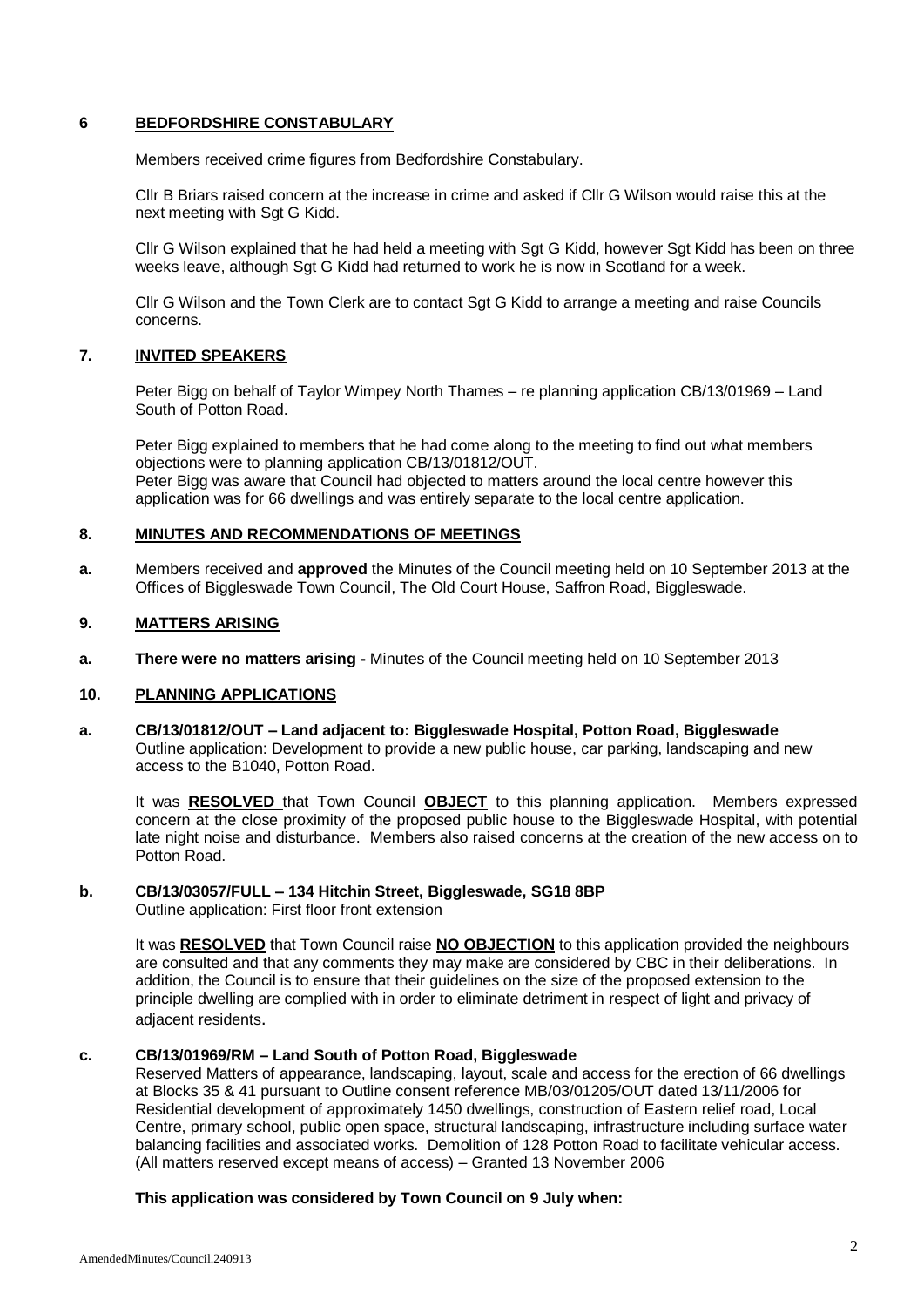It was **RESOLVED** that Town Council **OBJECT** to this application as it is an overdevelopment of the area. Town Council requests that the relief road is high priority as well as S106 monies are applied for the buses to service the area.

# **The following reply was received from Central Bedfordshire Planning Officer:**

*The Town Council is fully entitled to object, of course. But the objection referred to overdevelopment at the site. This is an application for the approval of reserved matters (essentially, the detail). Consent was granted for 1450 units at the site with the 03/1205 consent and the number of units at the wider site is not part of the current application. I wonder if you might be able to reconsider the Council's comments on this application. Naturally, if you would like to maintain the objection, you are entitled to do so.*

This planning application was considered by Town Council on 13 August when:

A vote was taken for Town Council maintaining the objection raised on 9 July:

In favour: 6 Against: 3 Cllr T Woodward abstained – therefore:

It was **RESOLVED** that Town Council maintain the **OBJECTION raised** on 9 July.

Members are now asked to reconsider this application

It was **RESOLVED** that Town Council **WITHDRAW** their objection relating to the application for 66 dwellings. Council still **OBJECT** to the local centre.

Mr Bigg said that he would try to obtain a map showing the plot numbers and the builders concerned to help the Council to understand planning applications as occasionally the wording on the application is confusing.

**d. CB/13/01874/MW – Former Plant Site, Warren Villas Quarry, New Road, Sandy SG19 1AW** Change of use of land to an inert waste recycling centre by screen, crushing and washing together with retrospective change of use of land to a mix of fishing and nature conservation uses and associated engineering operations to create fishing swims.

*This application was sent to Biggleswade Town Council to consider as this site is on the Parish Boundary.*

**This application was discussed by Town Council on 23 July 2013 when:**

It was **RESOLVED** that Town Council **OBJECT** to this application. Members raised concerns about the increase in traffic on New Road and the access to the A1.

# **Further correspondence has been received to clarify the information on HGV traffic levels.**

Members are asked if they want to comment on this information.

It was **RESOLVED** that Town Council **MAINTAIN** their objection relating to this application, particularly with the addition of traffic from the new Tesco store.

## **e. CB/13/02892/OUT – Land South Of, Potton Road, Biggleswade**

Erection of a nursery, roads, sewers, landscaping and all ancillary works, all matters reserved except access.

It was **RESOLVED** that Town Council raise **NO OBJECTION** to this application.

# **11. ACCOUNTS**

## **a. Financial Administration**

Members received and adopted the following accounts:

- i. Detailed Balance Sheet to 31 August 2013
- ii. Summary of Income & Expenditure.
- iii. Current Bank Account, receipts and payments to 31 August 2013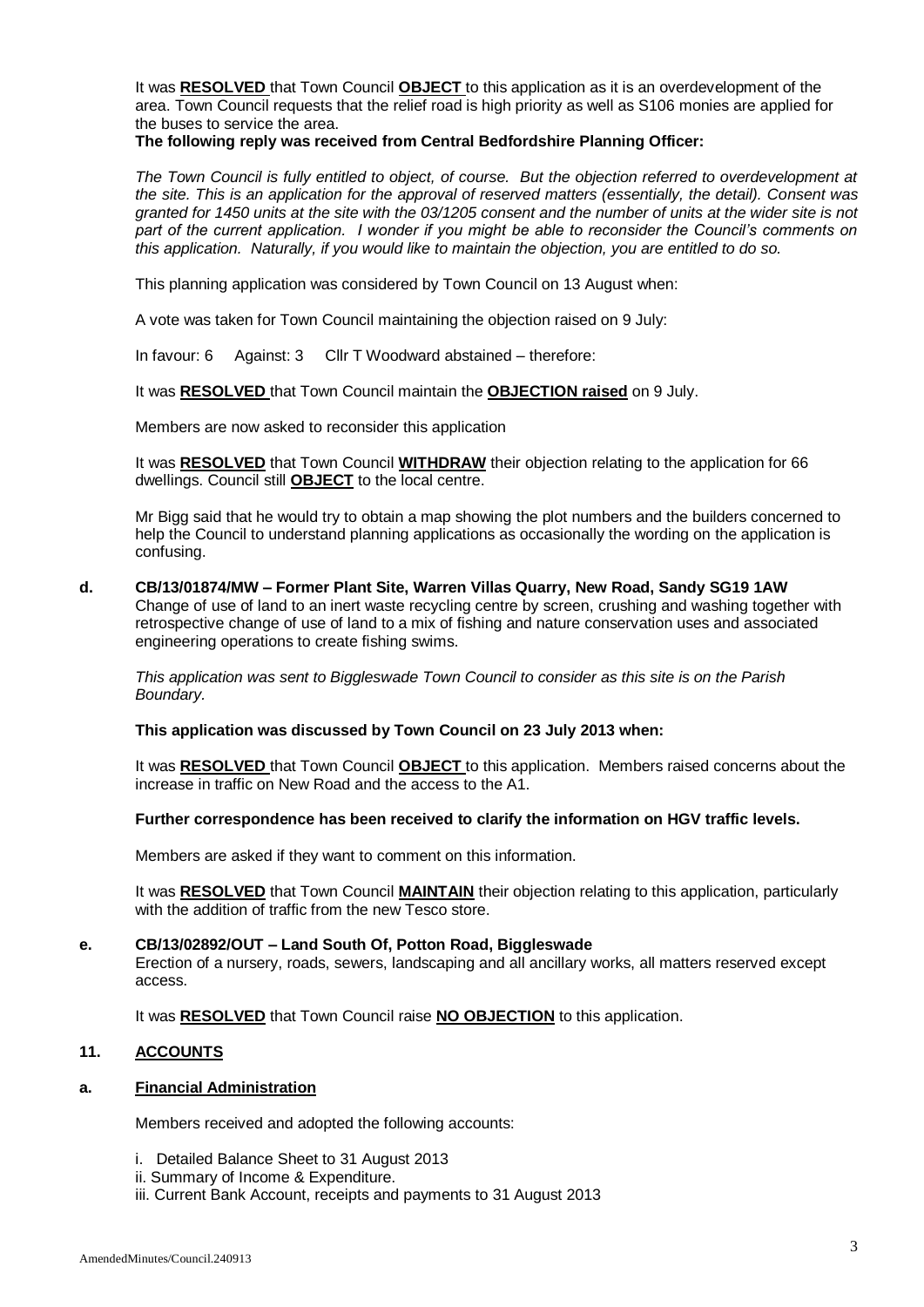# **12. ITEMS FOR CONSIDERATION**

# **a. Donation from Motley & Hope Solicitors**

By way of thanks for valued support and to celebrate their still evolving 200 year history, Motley & Hope would like to enlist the help of the ten most proximate Town and Parish Councils, and to this end have made a donation of **£200** for Town Council to decide how to spend it for the benefit of the Community. It could form part of a contribution of a large project or a small singe purchase. The more inventive the better.

Members are asked to consider now best to spend this donation.

Members **RESOLVED** that a thank you letter is written to Motley & Hope thanking them for the donation; that a bench with a plaque is placed on the corner of Ivel Gardens and Shortmead Street, informing members of the public of the sight of the Memorial Hall; the history society are to be contacted regarding appropriate wording for the plaque.

### **b. Quotations for work to Council Chamber**

3 quotations have been received for removal of the lift from the Council Chamber and replace with new stairs to match existing adjacent flight.

## **Quote A Quote B Quote C**

Members **RESOLVED** that quotation A is accepted.

### **c. Walking and Cycling route improvements**

Bedfordshire Highways (Amey) have supplied details of planned walking and cycling route improvements.

The drawings are attached to this agenda for Members to consider.

Members raised the following concerns; Ivel Gardens; There is already a crossing with dropped kerb and tactile paving at the end of the footpath along the Vicarage wall. With the wide vision splay each side, it is perfectly safe for pedestrians.

There have been no incidents with pedestrians or vehicles at the entrance to Ivel Gardens for at least the last 30 years.

Current width of road paramount in allowing vehicles of varying sizes to enter the road - narrowing the entrance will force vehicles into oncoming traffic.

There are over 100 cars belonging to Ivel Gardens residents

There are 30/40 cars arriving daily to park in Ivel Gardens (people who work in the town because there is a shortage of parking)

The Kingdom Hall car park holds 60 cars

The Parish Church car park holds 40 cars

Minibuses regularly enter Ivel Gardens with elderly and disabled going to the Church.

At busy times, it is very difficult to exit Ivel Gardens - with the wider mouth, it is at least possible for vehicles to turn left even when a vehicle is having difficulty turning right

Large vehicles, e.g. refuse vehicles, will mount the pavement as they turn into Ivel Gardens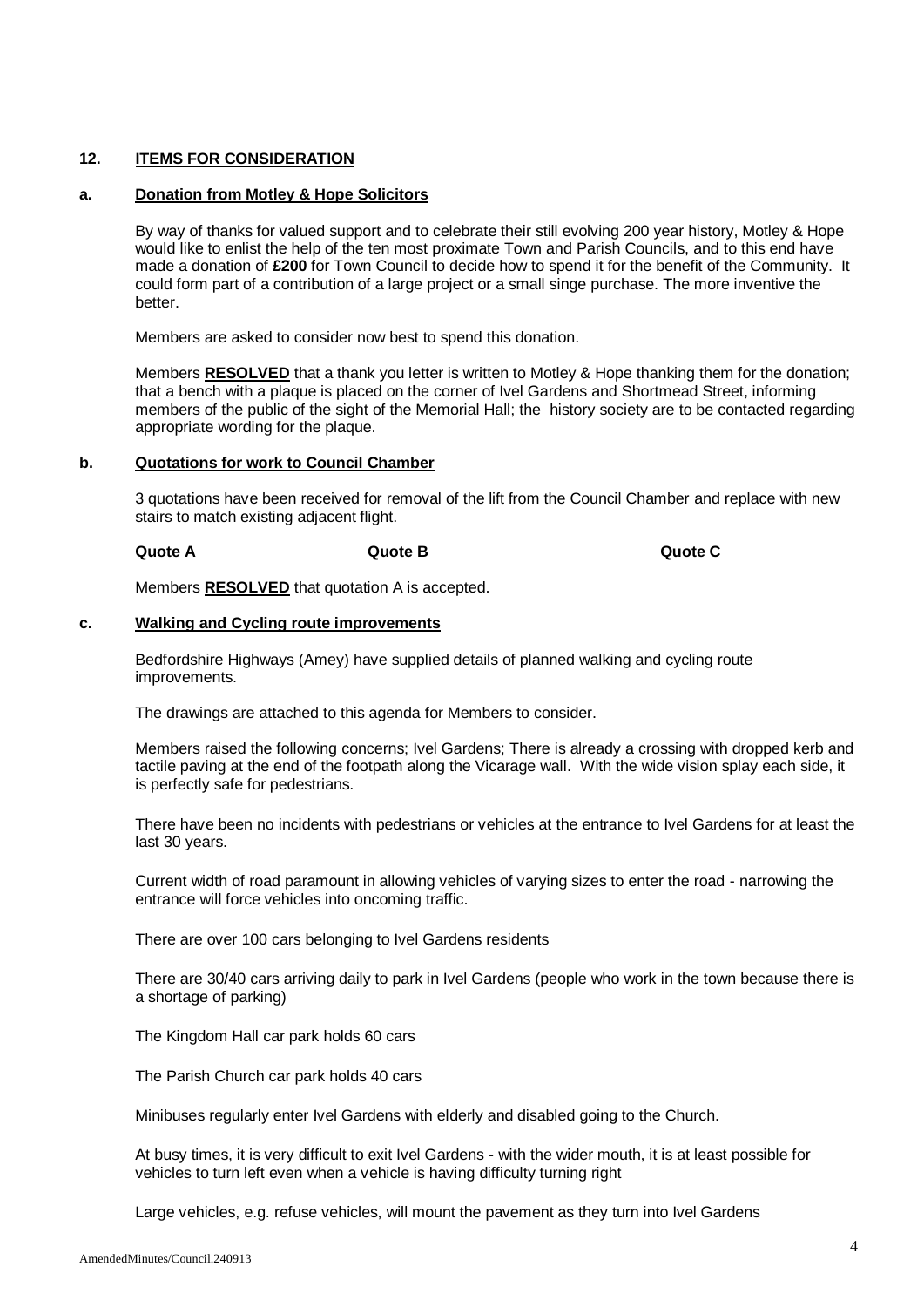There has been no consultation

Other Points; It would be ridiculous to do any work now with the Kingdom Hall being rebuilt - a major building site for the next year.

Walking cannot be encouraged at the expense of everything else

Pedestrian safety would be better served by a further zebra crossing between Brunt's Lane and the Methodist Church

The Biggleswade Masterplan has a policy of removing bollards – Town Council don't want bollards put in, as have been added to the crossing to the south of the Sun Street/Shortmead Street junction.

The whole project is a waste of Tax Payers money - the Town Council should have been consulted if there is money available to spend on encouraging walking and making walking safer. Town Council could have made several suggestions which would be much more useful to the town.

No studies have been carried out to identify the need for these proposals.

Biggleswade Central Bedfordshire Councillors have also raised concerns directly on this project and are also unhappy with the proposals.

Members **RESOLVED** that this project is stopped immediately, the areas of work that have already taken place remain, works underway on specific sites are finished and no further works are started. Cllr Albone abstained from this vote.

The Town Council would like a complete review of the scheme carried out in consultation with the Town Council in order that Town Council can put forward alternative suggestions and possible routes.

## **13. ITEMS FOR INFORMATION**

### **a. Planning application outcomes**

A report detailing the outcome of recent planning applications is attached to this agenda.

It was **RESOLVED** that this be noted.

## **b. Members' Customer Service Bulletins for period 05/08/2013 to 01/09/2013**

A copy of the above documents is available for Members to view in the Town Council office.

# **c. Appeal by Pizza Express – CB/13/01108/LB**

The above application was considered by Town Council on 23 April 2013:

### *CB/13/01108/LB – 36 High Street, Biggleswade - Retrospective*

*Listed Building: installation of: 2 LED Light Lines to existing fascia signage on Victoria Place elevation 3 LED Light Lines behind glazing to window arches, retention of 5 spot lights up lighting wall, retention of existing light box.*

### *It was RESOLVED that Town Council raise a STRONG OBJECTION to this application*

### **CBC refused on 17 May 2013.**

Pizza Express has now appealed against this decision and Town Council are invited to comment in writing by 24 October 2013.

A copy is attached to this agenda.

It was **RESOLVED** that a letter is written to the Planning Inspector confirming Town Council objections.